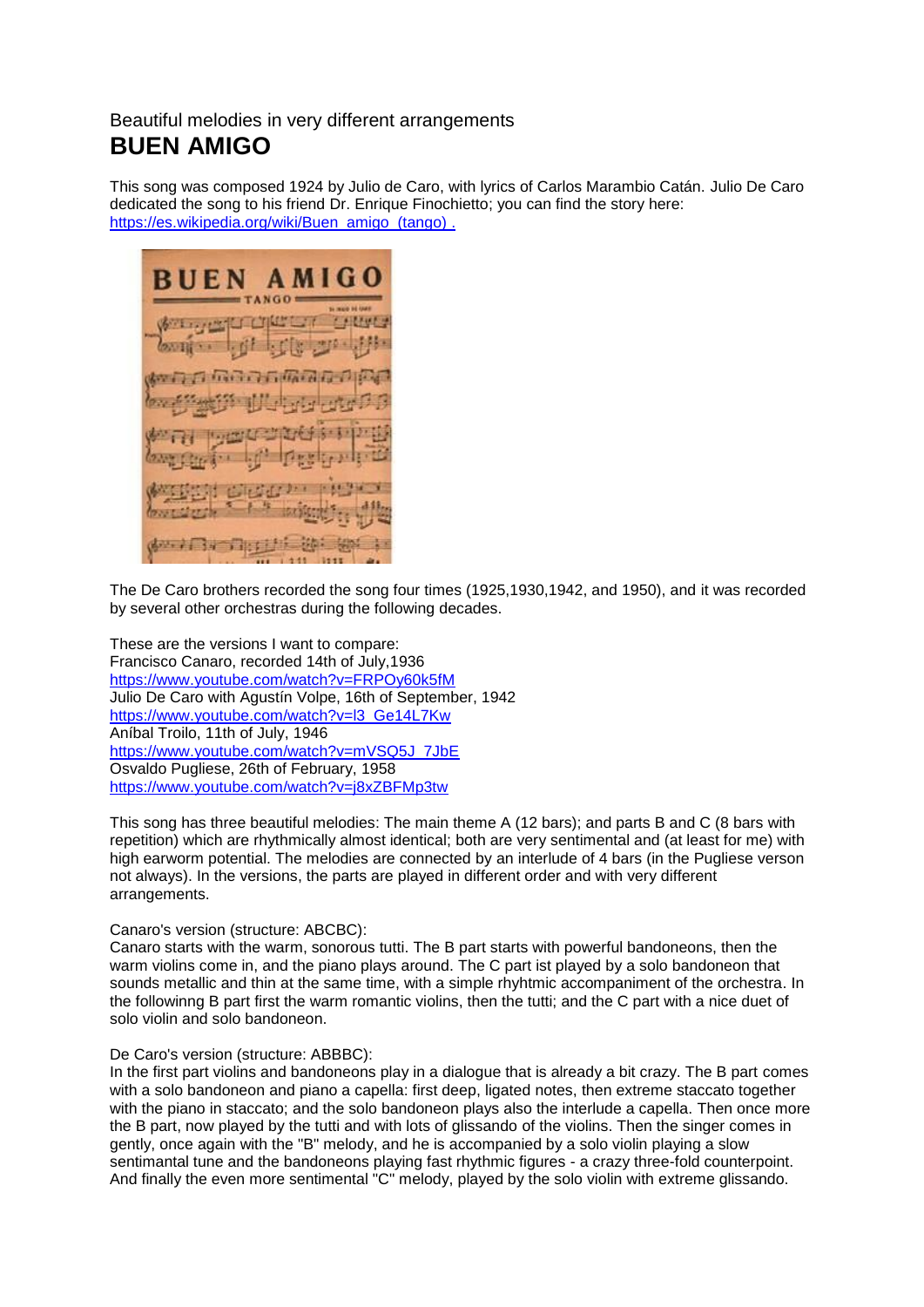#### Troilo's version (structure: ABCAC):

Troilo starts strong and staccato, playing the A part in syncopated rhythms. The B and C parts are more romantic, dominated by the violins with a rich accompaniment of the rest of the orchestra, particularly José Basso's piano; with a bandoneon solo at the end of the C part, and a short solo in the following A part. Each interlude in Troilo's version is arranged differently and sometimes with an alternative melody. The final C part starts with spooky violins, a small violin solo is embedded, then crescendo leading to a bandoneon variation accompanied by the violins. This is a brilliant version, but - for me - more academic and less romantic than the one of De Caro.

### Pugliese's version (structure: ABCACC)

Pugliese's interpretation starts crescendo and with rubato, then comes a solo bandoneon and the section of bandoneons playing with strong rhythm and a lot of power. The B part starts with aggressive rhythmical effects, then the orchestra plays dramatic with several layers. In the C part we hear an extremely romantic violin solo, the rest of the orchestra comes in crescendo. Then, in the A part, the bandoneons come back playing aggressively, and the rhythm group attacks together with the violins playing chicharra, they all play an altered melody in 3-3-2 rhythm, and then the solo bandoneon and solo violin play a beautiful transition to the final C part, with meditative violins and the piano drifting around. And then comes an extra strong repetition of part C with the tutti and a dissonant ending.



Francisco Canaro with his bandoneonists



Julio De Caro and his orchestra